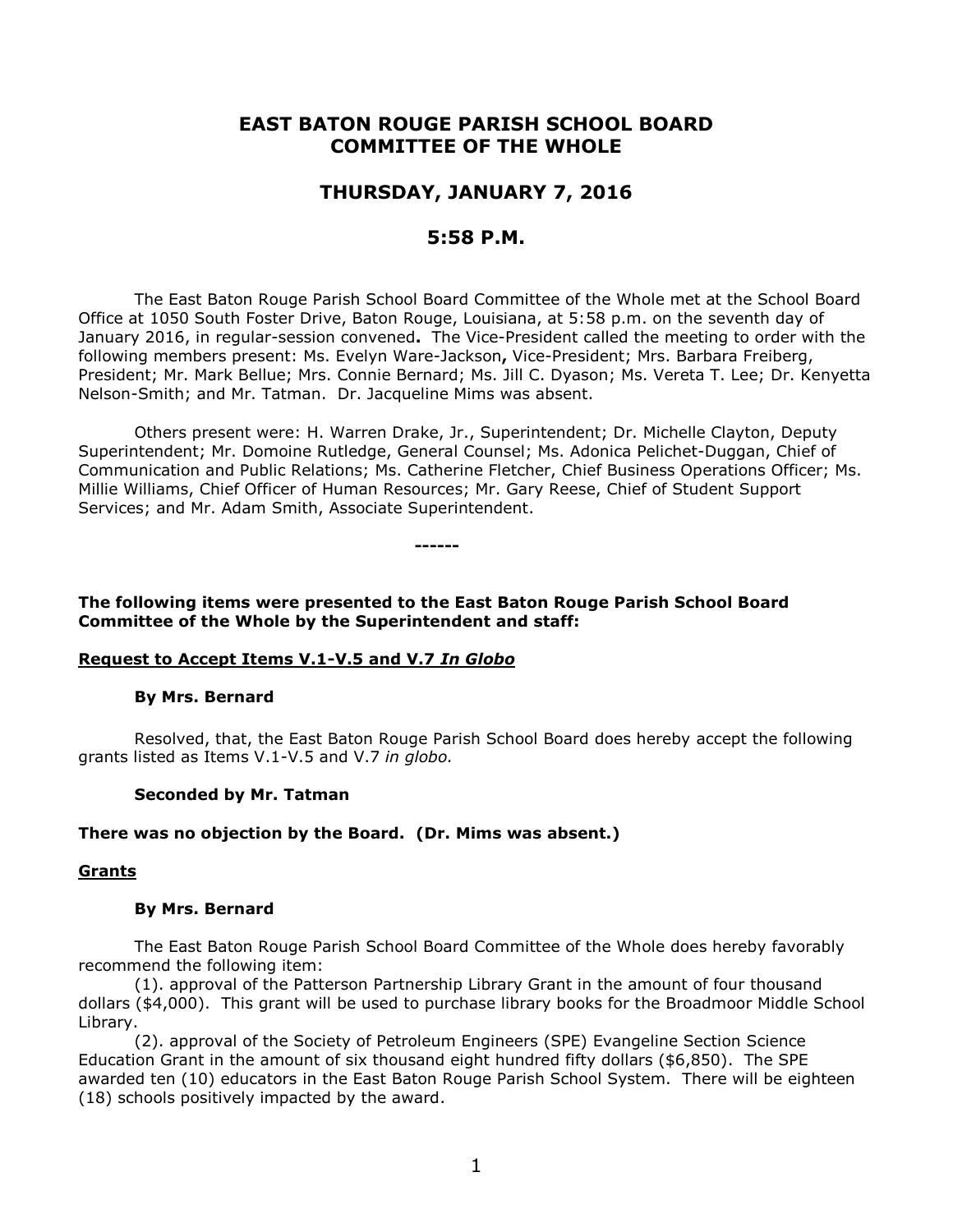(3). approval of Louisiana Department of Education Building Pathways to High School Diplomas for Students with Disabilities Grant in the amount of ninety-one thousand two hundred dollars (\$91,200). This grant will provide tools and resources to assist ACT 833 Eligible Students attending Arlington Preparatory Academy in the successful completion of a Jump Start career education pathway, and all high school students with Disabilities in the obtainment of a silver status on the ACT National Career Readiness Certificate.

(4). approval of the Target Field Trip Grants Program at Sherwood Middle School in the amount of seven hundred dollars (\$700). This grant will assist with cost for twenty-four (24) French I students and teacher to travel to Vermilionville in Lafayette, LA to experience the many traditions the Acadian French contributed to south Louisiana.

(5). approval of The Quality Science & Mathematics Grant Program (QSM) in the amount of seven thousand nine hundred forty dollars (\$7,940). This grant will provide materials and equipment to eleven (11) mathematics and science public school teachers within our district.

(6). approve the 2015 Program Grant from the U.S. Soccer Foundation and Program Grant Agreement between the East Baton Rouge Parish School System and U.S. Soccer Foundation for one (1) year in the amount of twenty-five thousand dollars (\$25,000).

### **Seconded by Mr. Tatman**

### **Favorably recommended to the full Board by a vote of the members present. (Dr. Mims was absent.)**

**------**

### **Budgets**

# **By Mrs. Bernard**

The East Baton Rouge Parish School Board Committee of the Whole does hereby favorably recommend the following item: approval of Striving Readers Comprehensive Literacy (SRCL) Program budgets: Birth to Five, Grade K-5, Grade 6-8, and Grade 9-12. The overarching goal of the SRCL Program is to increase literacy achievement for all students from birth through twelfth grade by targeting pre-literacy skills, reading, and writing.

# **Seconded by President Freiberg**

# **Favorably recommended to the full Board by a vote of the members present. (Dr. Mims was absent.)**

**------**

# **Settlement of a Law Suit**

#### **By Mr. Tatman**

The East Baton Rouge Parish School Board Committee of the Whole does hereby accept the recommendation of Mr. Domoine Rutledge, General Counsel, in the matter of: Natachia G. Washington, Individually and on behalf of her minor child, "Jane Doe," vs. EBRPSB, et al; Suit No. 610,043; Division D; 19th JDC; Parish of East Baton Rouge.

#### **Seconded by Mr. Bellue**